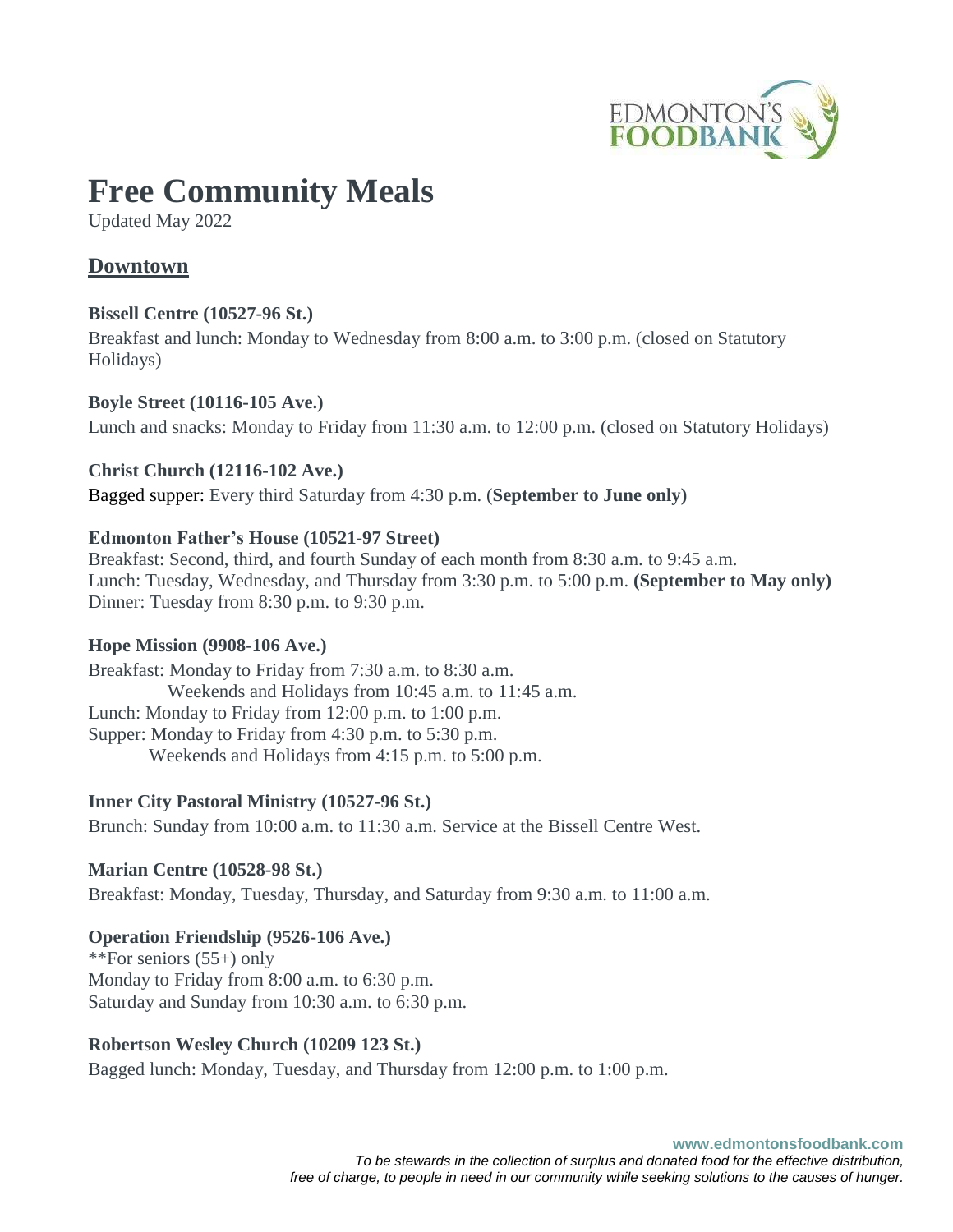

#### **Salvation Army Centre of Hope (9611 102 Ave.)**

Breakfast: Friday from 7:30 a.m. to 8:15 a.m. Lunch: Wednesday from 3:00 p.m. to 4:00 p.m.

#### **The Rock Outreach (11004 96 St.)**

Breakfast: Tuesday, Wednesday & Thursday from 7:00 a.m. to 9:00 a.m.

#### **Thrive Outreach (10542 - 96 street.)**

Lunch: Every day from 1:00 p.m. to 4:00 p.m.

## **North Central Edmonton**

## **Crystal Kids and Edmonton Urban Native Ministry (8715-118 Ave.)** \*\* For children 18 and under only Supper: Monday to Friday from 3:00 p.m. to 8:00 p.m.

#### **Edmonton Native Healing Centre (101, 11813-123 St.)**

Sandwiches: Monday from 11:30 a.m. to 12:00 p.m. Soup & Bannock: Wednesday from 12:00 p.m. to 12:45 p.m.

#### **Fort Road Victory Church (13470 Fort Road – Use south entrance)**

Bagged lunch: Sunday to Friday from 10:00 a.m. to 1:00 p.m. Supper: Tuesday from 5:00 p.m. to 6:00 p.m.

#### **St. Faith's Anglican Church (11725 93 St.) (September to May only)**

Breakfast: Saturday from 9:00 a.m. to 10:00 a.m. Lunch: Thursday from 11:30 a.m. - 1:00 p.m. to drop in. Supper: Friday from 5:00 p.m. to 6:00 p.m.

## **North East Edmonton**

# **Candora Society Abbottsfield Recreation Centre (3006 – 119 Ave.)**

Lunch: Thursday from 11:45 a.m. to 12:30 p.m.

#### **Living Hope Christian Centre / Building Hope (3831-116 Ave.)**

Breakfast and lunch: Monday, Tuesday, and Wednesday from 9:00 a.m. to 3:00 p.m.